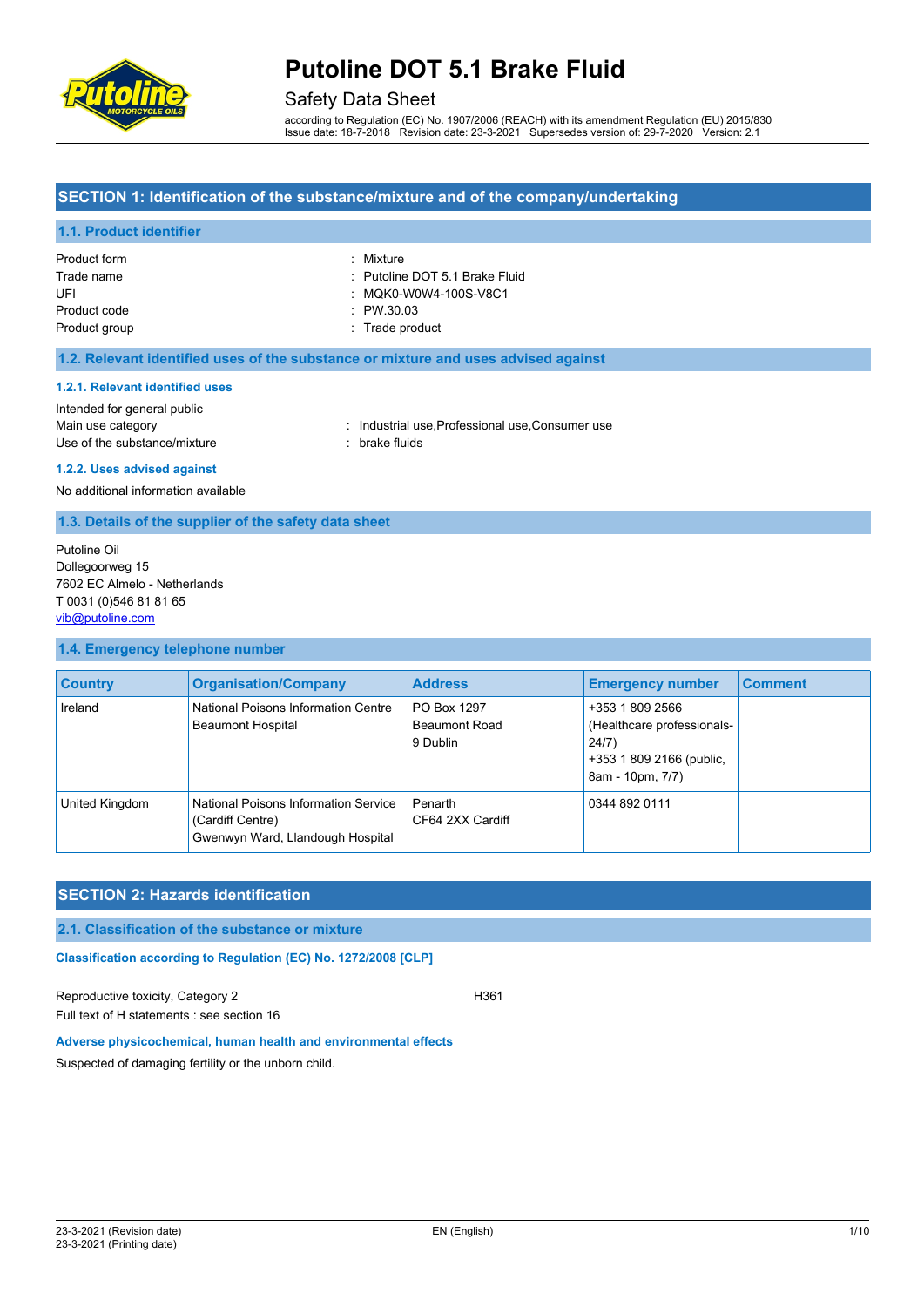# Safety Data Sheet

according to Regulation (EC) No. 1907/2006 (REACH) with its amendment Regulation (EU) 2015/830

# **2.2. Label elements Labelling according to Regulation (EC) No. 1272/2008 [CLP]** Hazard pictograms (CLP) : GHS<sub>08</sub> Signal word (CLP)  $\qquad \qquad$ : Warning Contains Contains Contains the Contains of the Contains of the Contains of the Contains of the Contains of the Contains of the Contains of the Contains of the Contains of the Contains of the Contains of the Contains of the Hazard statements (CLP)  $\qquad \qquad$ : H361 - Suspected of damaging fertility or the unborn child. Precautionary statements (CLP) : P101 - If medical advice is needed, have product container or label at hand. P102 - Keep out of reach of children. P201 - Obtain special instructions before use. P280 - Wear protective clothing, protective gloves, eye protection. P308+P313 - IF exposed or concerned: Get medical advice/attention. P405 - Store locked up. P501 - Dispose of contents/container to hazardous or special waste collection point, in accordance with local, regional, national and/or international regulation. EUH-statements : EUH208 - Contains Dihydro-3-(tetrapropenyl)furan-2,5-dione. May produce an allergic reaction.

# **2.3. Other hazards**

No additional information available

# **SECTION 3: Composition/information on ingredients**

#### **3.1. Substances**

#### Not applicable

## **3.2. Mixtures**

| <b>Name</b>                                          | <b>Product identifier</b>                                                 | $\frac{9}{6}$ | <b>Classification according to</b><br><b>Regulation (EC) No.</b><br>1272/2008 [CLP] |
|------------------------------------------------------|---------------------------------------------------------------------------|---------------|-------------------------------------------------------------------------------------|
| Tris[2-[2-(2-methoxyethoxy)ethoxy]ethyl] orthoborate | (CAS-No.) 30989-05-0<br>(EC-No.) 250-418-4<br>(REACH-no) 01-2119462824-33 | < 100         | Repr. 2, H361d                                                                      |
| Dihydro-3-(tetrapropenyl)furan-2,5-dione             | (CAS-No.) 26544-38-7<br>(EC-No.) 247-781-6<br>(REACH-no) 01-2119979080-37 | < 0.1         | Eye Irrit. 2, H319<br>Skin Sens. 1A, H317<br>Aquatic Chronic 4, H413                |

Full text of H-statements: see section 16

# **SECTION 4: First aid measures**

| 4.1. Description of first aid measures                           |                                                                                                 |  |  |  |
|------------------------------------------------------------------|-------------------------------------------------------------------------------------------------|--|--|--|
| First-aid measures general                                       | : In case of doubt or persistent symptoms, consult always a physician.                          |  |  |  |
| First-aid measures after inhalation                              | : Remove person to fresh air and keep comfortable for breathing.                                |  |  |  |
| First-aid measures after skin contact                            | : Remove contaminated clothes. Gently wash with plenty of soap and water.                       |  |  |  |
| First-aid measures after eye contact                             | : Immediately rinse with water for a prolonged period while holding the eyelids wide open.      |  |  |  |
|                                                                  | Remove contact lenses, if present and easy to do. Continue rinsing. If eye irritation persists: |  |  |  |
|                                                                  | Get medical advice/attention.                                                                   |  |  |  |
| First-aid measures after ingestion                               | : Rinse mouth out with water. Get medical advice/attention.                                     |  |  |  |
| 4.2. Most important symptoms and effects, both acute and delayed |                                                                                                 |  |  |  |
| Symptoms/effects after skin contact                              | : May cause an allergic skin reaction. Redness.                                                 |  |  |  |
|                                                                  |                                                                                                 |  |  |  |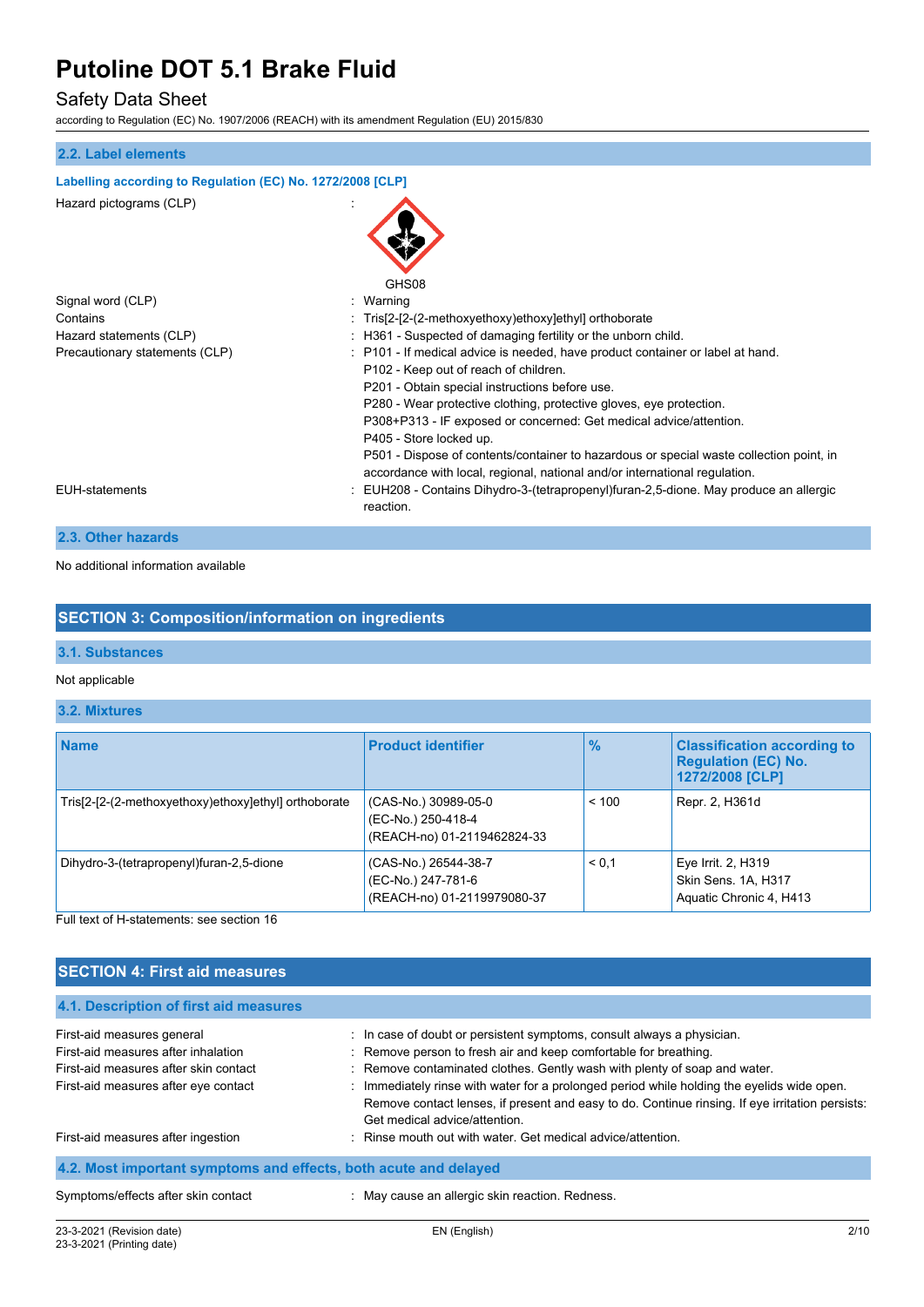# Safety Data Sheet

according to Regulation (EC) No. 1907/2006 (REACH) with its amendment Regulation (EU) 2015/830

| Symptoms/effects after eye contact | May cause eye irritation. Redness.                                       |
|------------------------------------|--------------------------------------------------------------------------|
| Symptoms/effects after ingestion   | : May cause gastrointestinal irritation, nausea, vomiting and diarrhoea. |

# **4.3. Indication of any immediate medical attention and special treatment needed**

Treat symptomatically.

| <b>SECTION 5: Firefighting measures</b>                        |                                                                                                                                             |  |  |  |  |
|----------------------------------------------------------------|---------------------------------------------------------------------------------------------------------------------------------------------|--|--|--|--|
| 5.1. Extinguishing media                                       |                                                                                                                                             |  |  |  |  |
| Suitable extinguishing media<br>Unsuitable extinguishing media | : Water spray. Dry powder. Foam. Carbon dioxide.<br>: Do not use a heavy water stream.                                                      |  |  |  |  |
|                                                                | 5.2. Special hazards arising from the substance or mixture                                                                                  |  |  |  |  |
| Hazardous decomposition products in case of fire               | : Toxic fumes may be released. Incomplete combustion releases dangerous carbon<br>monoxide, carbon dioxide and other toxic gases.           |  |  |  |  |
| <b>5.3. Advice for firefighters</b>                            |                                                                                                                                             |  |  |  |  |
| Protection during firefighting                                 | : Do not attempt to take action without suitable protective equipment. Self-contained<br>breathing apparatus. Complete protective clothing. |  |  |  |  |

| <b>SECTION 6: Accidental release measures</b>              |                                                                                                                                                                |
|------------------------------------------------------------|----------------------------------------------------------------------------------------------------------------------------------------------------------------|
|                                                            | 6.1. Personal precautions, protective equipment and emergency procedures                                                                                       |
| 6.1.1. For non-emergency personnel<br>Emergency procedures | : Ventilate spillage area. Avoid contact with skin and eyes.                                                                                                   |
| 6.1.2. For emergency responders                            |                                                                                                                                                                |
| Protective equipment                                       | : Do not attempt to take action without suitable protective equipment. For further information<br>refer to section 8: "Exposure controls/personal protection". |
| <b>6.2. Environmental precautions</b>                      |                                                                                                                                                                |

Avoid release to the environment.

| 6.3. Methods and material for containment and cleaning up |                                                                                                                  |  |  |  |  |
|-----------------------------------------------------------|------------------------------------------------------------------------------------------------------------------|--|--|--|--|
| Methods for cleaning up                                   | : Take up liquid spill into absorbent material. Notify authorities if product enters sewers or<br>public waters. |  |  |  |  |
| Other information                                         | : Dispose of materials or solid residues at an authorized site.                                                  |  |  |  |  |
| 6.4. Reference to other sections                          |                                                                                                                  |  |  |  |  |

For further information refer to section 13.

| <b>SECTION 7: Handling and storage</b>                            |                                                                                                                                                                                                                                              |  |  |
|-------------------------------------------------------------------|----------------------------------------------------------------------------------------------------------------------------------------------------------------------------------------------------------------------------------------------|--|--|
| 7.1. Precautions for safe handling                                |                                                                                                                                                                                                                                              |  |  |
| Precautions for safe handling                                     | : Ensure good ventilation of the work station. Avoid contact with skin and eyes. Obtain special<br>instructions before use. Do not handle until all safety precautions have been read and<br>understood. Wear personal protective equipment. |  |  |
| Hygiene measures                                                  | : Do not eat, drink or smoke when using this product. Always wash hands after handling the<br>product.                                                                                                                                       |  |  |
| 7.2. Conditions for safe storage, including any incompatibilities |                                                                                                                                                                                                                                              |  |  |

Storage conditions : Store locked up. Store in a well-ventilated place. Keep cool.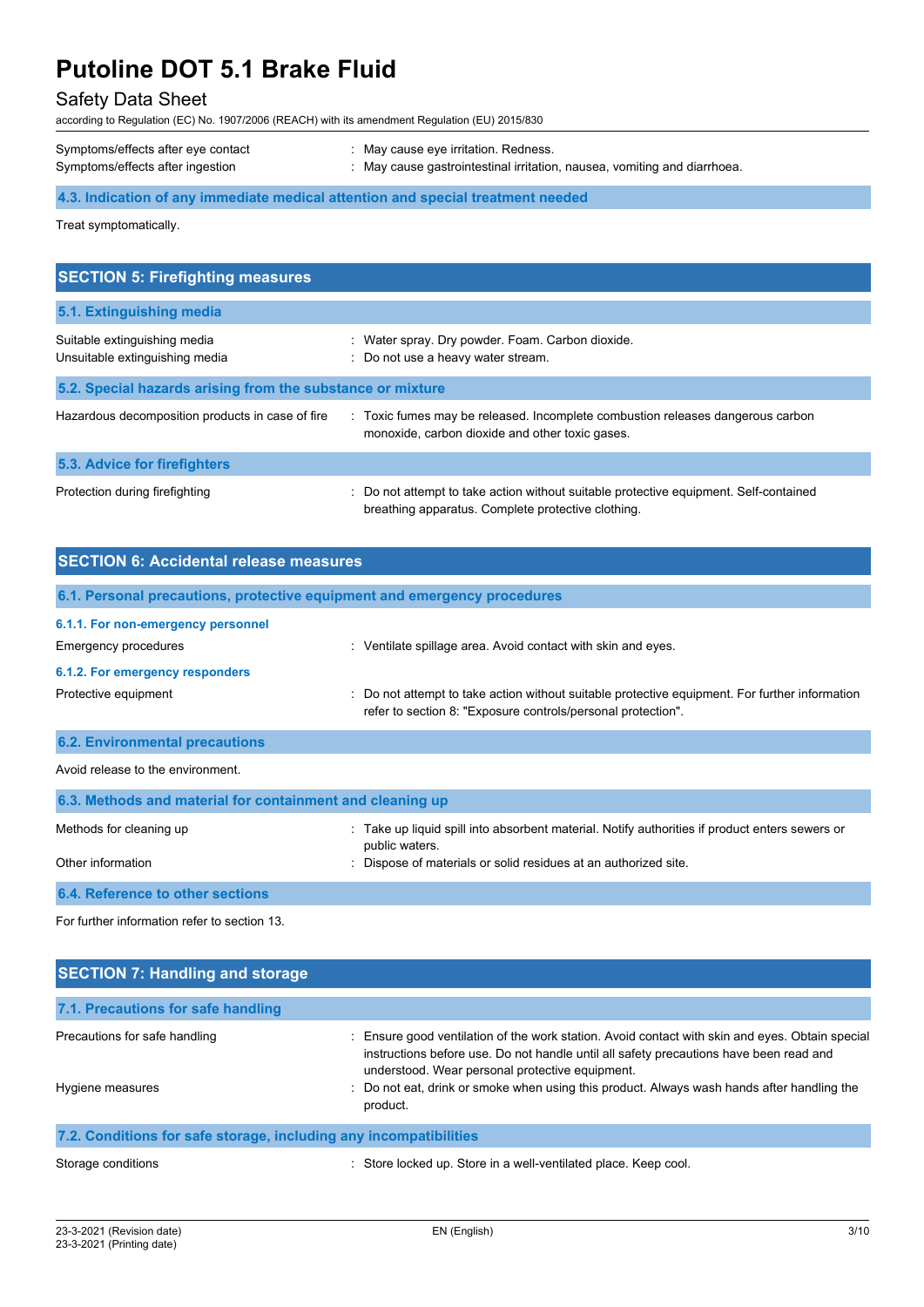# Safety Data Sheet

according to Regulation (EC) No. 1907/2006 (REACH) with its amendment Regulation (EU) 2015/830

#### **7.3. Specific end use(s)**

No additional information available

# **SECTION 8: Exposure controls/personal protection**

#### **8.1. Control parameters**

**8.1.1 National occupational exposure and biological limit values**

No additional information available

#### **8.1.2. Recommended monitoring procedures**

No additional information available

#### **8.1.3. Air contaminants formed**

No additional information available

#### **8.1.4. DNEL and PNEC**

No additional information available

#### **8.1.5. Control banding**

No additional information available

## **8.2. Exposure controls**

#### **8.2.1. Appropriate engineering controls**

**Appropriate engineering controls:**

Ensure good ventilation of the work station.

## **8.2.2. Personal protection equipment**

**Personal protective equipment symbol(s):**



#### **8.2.2.1. Eye and face protection**

| <b>Eye protection:</b> |                      |                        |                 |  |  |
|------------------------|----------------------|------------------------|-----------------|--|--|
| Safety glasses         |                      |                        |                 |  |  |
| <b>Type</b>            | Field of application | <b>Characteristics</b> | <b>Standard</b> |  |  |
| Safety glasses         | Droplet              | clear                  | <b>EN 166</b>   |  |  |

### **8.2.2.2. Skin protection**

| Skin and body protection:         |  |
|-----------------------------------|--|
| Wear suitable protective clothing |  |

### **Hand protection:**

| <b>Protective gloves</b> |                      |                        |                |             |                   |
|--------------------------|----------------------|------------------------|----------------|-------------|-------------------|
| Type                     | Material             | <b>Permeation</b>      | Thickness (mm) | Penetration | <b>Standard</b>   |
| Reusable gloves          | Nitrile rubber (NBR) | $6$ ( $>$ 480 minutes) | $\ge 0.35$     |             | <b>EN ISO 374</b> |

#### **8.2.2.3. Respiratory protection**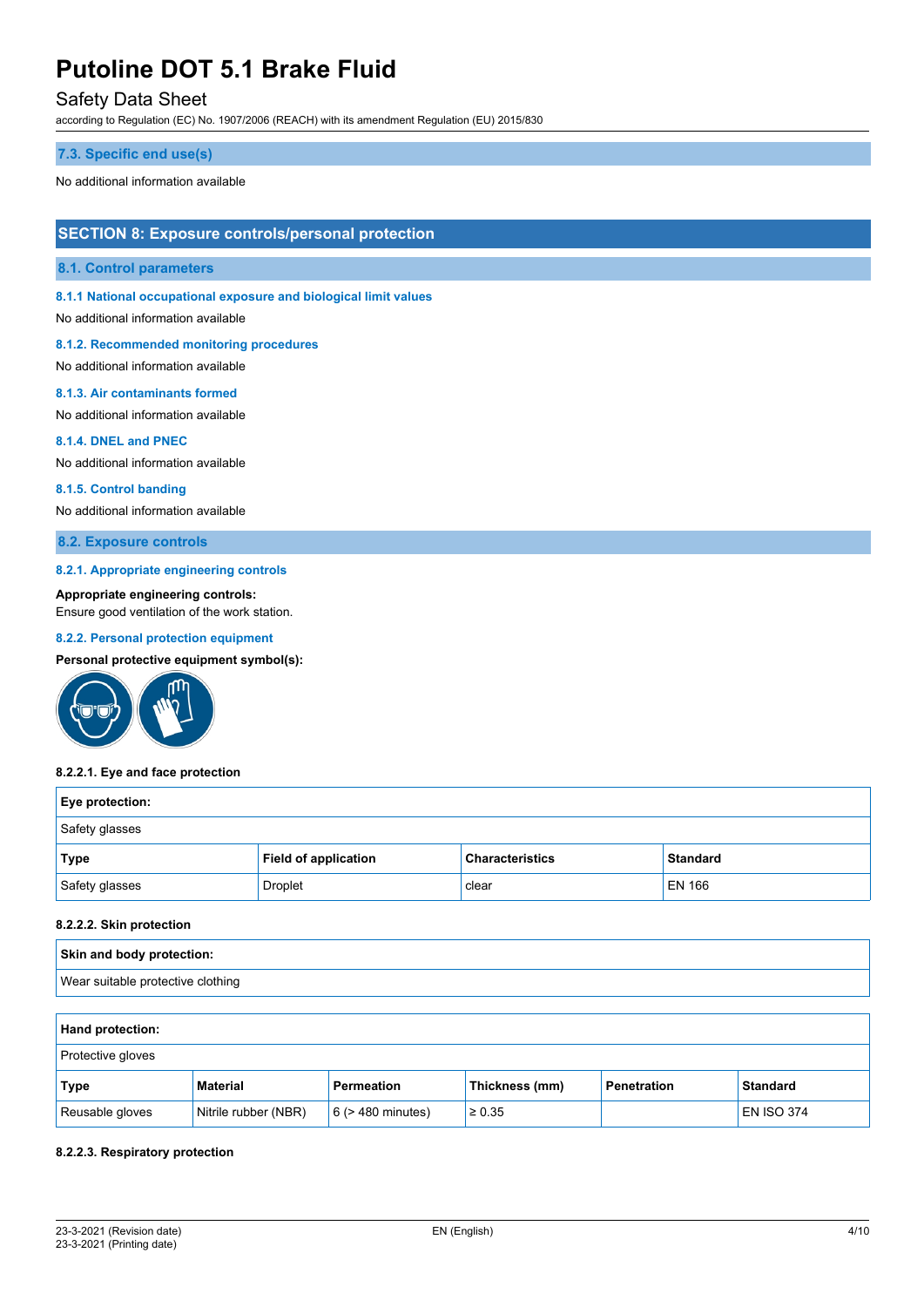# Safety Data Sheet

according to Regulation (EC) No. 1907/2006 (REACH) with its amendment Regulation (EU) 2015/830

#### **Respiratory protection:**

In case of insufficient ventilation, wear suitable respiratory equipment. [In case of inadequate ventilation] wear respiratory protection.

### **8.2.2.4. Thermal hazards**

No additional information available

### **8.2.3. Environmental exposure controls**

**Environmental exposure controls:**

Avoid release to the environment.

# **SECTION 9: Physical and chemical properties**

#### **9.1. Information on basic physical and chemical properties**

| Physical state                                  | Liquid                      |
|-------------------------------------------------|-----------------------------|
| Appearance                                      | clear.                      |
| Colour                                          | Colourless to Amber.        |
| Odour                                           | characteristic              |
| Odour threshold                                 | No data available           |
| рH                                              | $:7 - 10.5$                 |
| Relative evaporation rate (butylacetate=1)      | No data available           |
| Melting point                                   | $\le$ -50 °C                |
| Freezing point                                  | No data available           |
| Boiling point                                   | > 260 °C                    |
| Flash point                                     | No data available           |
| Auto-ignition temperature                       | No data available           |
| Decomposition temperature                       | No data available           |
| Flammability (solid, gas)                       | Not applicable              |
| Vapour pressure                                 | No data available           |
| Relative vapour density at 20 °C                | No data available           |
| Relative density                                | No data available           |
| Density                                         | $1,02 - 1,09$ kg/l @20°C    |
| Solubility                                      | No data available           |
| Partition coefficient n-octanol/water (Log Pow) | No data available           |
| Viscosity, kinematic                            | 15 mm <sup>2</sup> /s @20°C |
| Viscosity, dynamic                              | No data available           |
| Explosive properties                            | No data available           |
| Oxidising properties                            | No data available           |
| <b>Explosive limits</b>                         | No data available           |
|                                                 |                             |

#### **9.2. Other information**

No additional information available

# **SECTION 10: Stability and reactivity**

#### **10.1. Reactivity**

The product is non-reactive under normal conditions of use, storage and transport.

#### **10.2. Chemical stability**

Stable under normal conditions.

**10.3. Possibility of hazardous reactions**

No dangerous reactions known under normal conditions of use.

**10.4. Conditions to avoid**

None under recommended storage and handling conditions (see section 7).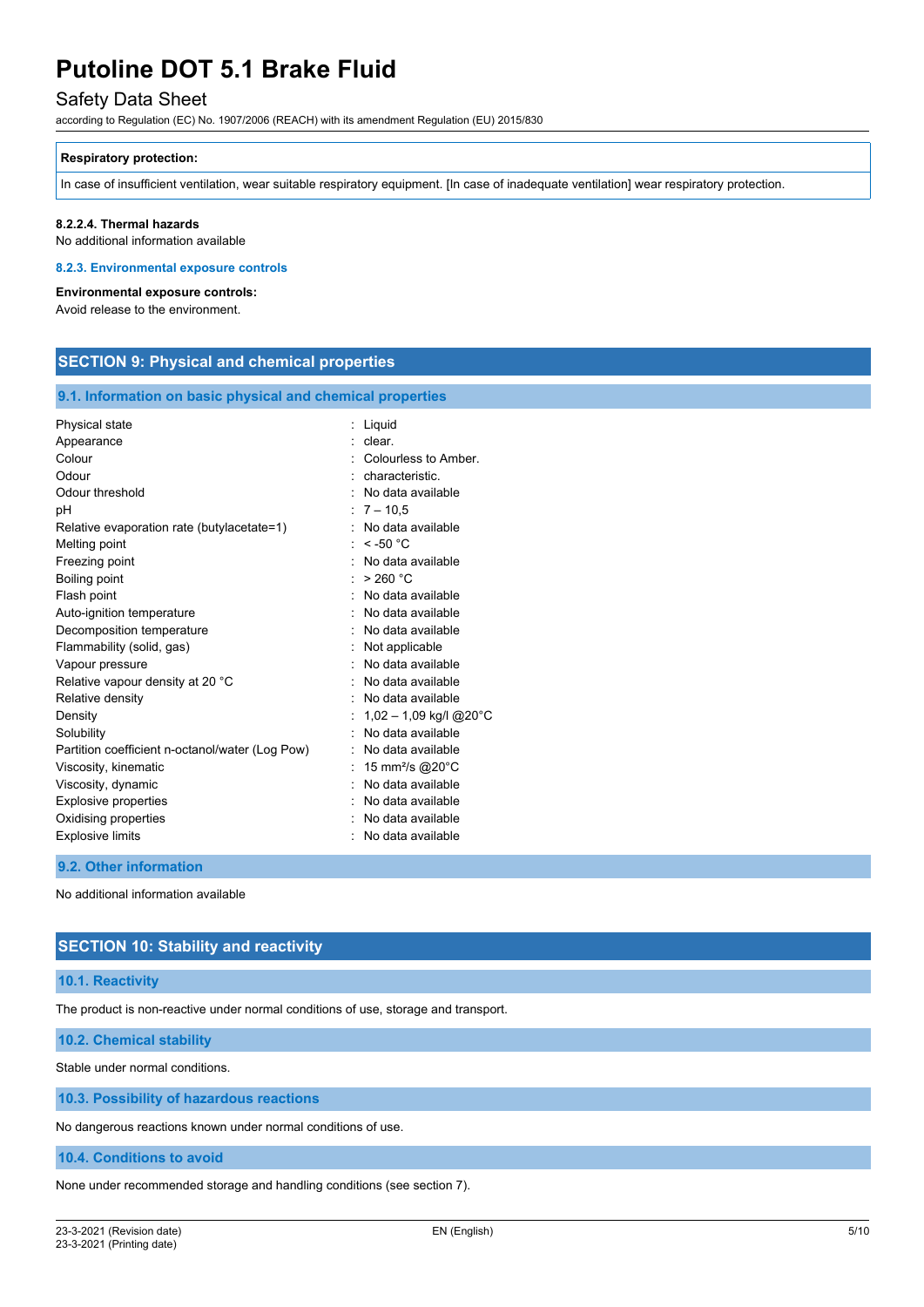# Safety Data Sheet

according to Regulation (EC) No. 1907/2006 (REACH) with its amendment Regulation (EU) 2015/830

### **10.5. Incompatible materials**

### No additional information available

**10.6. Hazardous decomposition products**

Under normal conditions of storage and use, hazardous decomposition products should not be produced.

| <b>SECTION 11: Toxicological information</b>                                    |                                                      |  |  |  |
|---------------------------------------------------------------------------------|------------------------------------------------------|--|--|--|
| 11.1 Information on toxicological effects                                       |                                                      |  |  |  |
| Acute toxicity (oral)<br>Acute toxicity (dermal)<br>Acute toxicity (inhalation) | : Not classified<br>Not classified<br>Not classified |  |  |  |
| Tris[2-[2-(2-methoxyethoxy)ethoxy]ethyl] orthoborate (30989-05-0)               |                                                      |  |  |  |
| LD50 oral rat                                                                   | > 2000 mg/kg bodyweight                              |  |  |  |
| LD50 dermal rat                                                                 | > 2000 mg/kg bodyweight                              |  |  |  |
| Skin corrosion/irritation                                                       | : Not classified<br>pH: 7 - 10,5                     |  |  |  |
| Serious eye damage/irritation                                                   | : Not classified<br>$pH: 7 - 10,5$                   |  |  |  |
| Respiratory or skin sensitisation                                               | : Not classified                                     |  |  |  |
| Germ cell mutagenicity                                                          | : Not classified                                     |  |  |  |
| Carcinogenicity                                                                 | Not classified                                       |  |  |  |
| Reproductive toxicity                                                           | Suspected of damaging fertility or the unborn child. |  |  |  |
| STOT-single exposure<br>t.                                                      | Not classified                                       |  |  |  |
| STOT-repeated exposure<br>۰.                                                    | Not classified                                       |  |  |  |

| Tris[2-[2-(2-methoxyethoxy)ethoxy]ethyl] orthoborate (30989-05-0) |                           |  |  |
|-------------------------------------------------------------------|---------------------------|--|--|
| NOAEL (oral, rat, 90 days)                                        | 1000 mg/kg bodyweight/day |  |  |
| Aspiration hazard                                                 | : Not classified          |  |  |
| <b>Putoline DOT 5.1 Brake Fluid</b>                               |                           |  |  |
| Viscosity, kinematic<br>15 mm <sup>2</sup> /s @20 $^{\circ}$ C    |                           |  |  |

| <b>SECTION 12: Ecological information</b>                         |                                                                                                                            |  |
|-------------------------------------------------------------------|----------------------------------------------------------------------------------------------------------------------------|--|
| 12.1. Toxicity                                                    |                                                                                                                            |  |
| Ecology - general                                                 | : The product is not considered harmful to aquatic organisms nor to cause long-term adverse<br>effects in the environment. |  |
| Hazardous to the aquatic environment, short-term<br>(acute)       | : Not classified                                                                                                           |  |
| Hazardous to the aquatic environment, long-term<br>(chronic)      | : Not classified                                                                                                           |  |
| Tris[2-[2-(2-methoxyethoxy)ethoxy]ethyl] orthoborate (30989-05-0) |                                                                                                                            |  |

| $LC50 - Fish [1]$ |  |
|-------------------|--|
|-------------------|--|

222,2 mg/l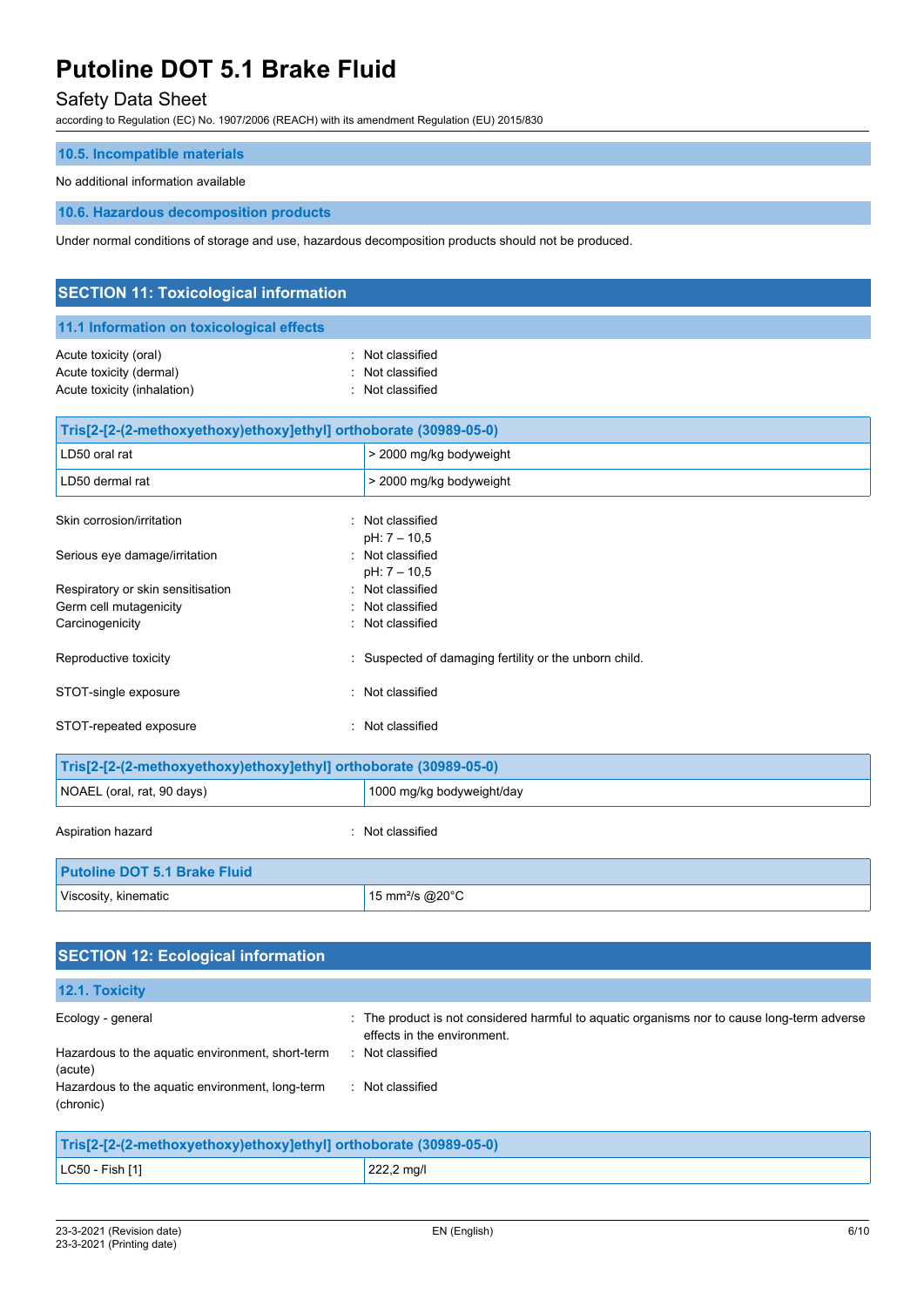# Safety Data Sheet

according to Regulation (EC) No. 1907/2006 (REACH) with its amendment Regulation (EU) 2015/830

| EC50 - Crustacea [1]                                              | 211,2 mg/l     |  |  |  |
|-------------------------------------------------------------------|----------------|--|--|--|
| EC50 72h - Algae [1]                                              | 224,2 mg/l     |  |  |  |
| NOEC chronic algae                                                | 224,2 mg/l     |  |  |  |
| 12.2. Persistence and degradability                               |                |  |  |  |
| <b>Putoline DOT 5.1 Brake Fluid</b>                               |                |  |  |  |
| Persistence and degradability                                     | Biodegradable. |  |  |  |
| 12.3. Bioaccumulative potential                                   |                |  |  |  |
| Tris[2-[2-(2-methoxyethoxy)ethoxy]ethyl] orthoborate (30989-05-0) |                |  |  |  |
| Partition coefficient n-octanol/water (Log Pow)                   | 1 @20°C        |  |  |  |
| 12.4. Mobility in soil                                            |                |  |  |  |
| No additional information available                               |                |  |  |  |
| 12.5. Results of PBT and vPvB assessment                          |                |  |  |  |
| No additional information available                               |                |  |  |  |
| 12.6. Other adverse effects                                       |                |  |  |  |
| No additional information available                               |                |  |  |  |

| <b>SECTION 13: Disposal considerations</b>                   |                                                                                                                              |  |  |
|--------------------------------------------------------------|------------------------------------------------------------------------------------------------------------------------------|--|--|
| 13.1. Waste treatment methods                                |                                                                                                                              |  |  |
| Waste treatment methods<br>European List of Waste (LoW) code | : Dispose of contents/container in accordance with licensed collector's sorting instructions.<br>$: 160113$ * - brake fluids |  |  |

# **SECTION 14: Transport information**

| In accordance with ADR / IMDG / IATA / ADN / RID |               |               |               |               |  |
|--------------------------------------------------|---------------|---------------|---------------|---------------|--|
| <b>ADR</b>                                       | <b>IMDG</b>   | <b>IATA</b>   | <b>ADN</b>    | <b>RID</b>    |  |
| 14.1. UN number                                  |               |               |               |               |  |
| Not regulated                                    | Not regulated | Not regulated | Not regulated | Not regulated |  |
| 14.2. UN proper shipping name                    |               |               |               |               |  |
| Not regulated                                    | Not regulated | Not regulated | Not regulated | Not regulated |  |
| 14.3. Transport hazard class(es)                 |               |               |               |               |  |
| Not regulated                                    | Not regulated | Not regulated | Not regulated | Not regulated |  |
| 14.4. Packing group                              |               |               |               |               |  |
| Not regulated                                    | Not regulated | Not regulated | Not regulated | Not regulated |  |
| <b>14.5. Environmental hazards</b>               |               |               |               |               |  |
| Not regulated                                    | Not regulated | Not regulated | Not regulated | Not regulated |  |
| No supplementary information available           |               |               |               |               |  |
|                                                  |               |               |               |               |  |

**14.6. Special precautions for user**

# **Overland transport**

Not regulated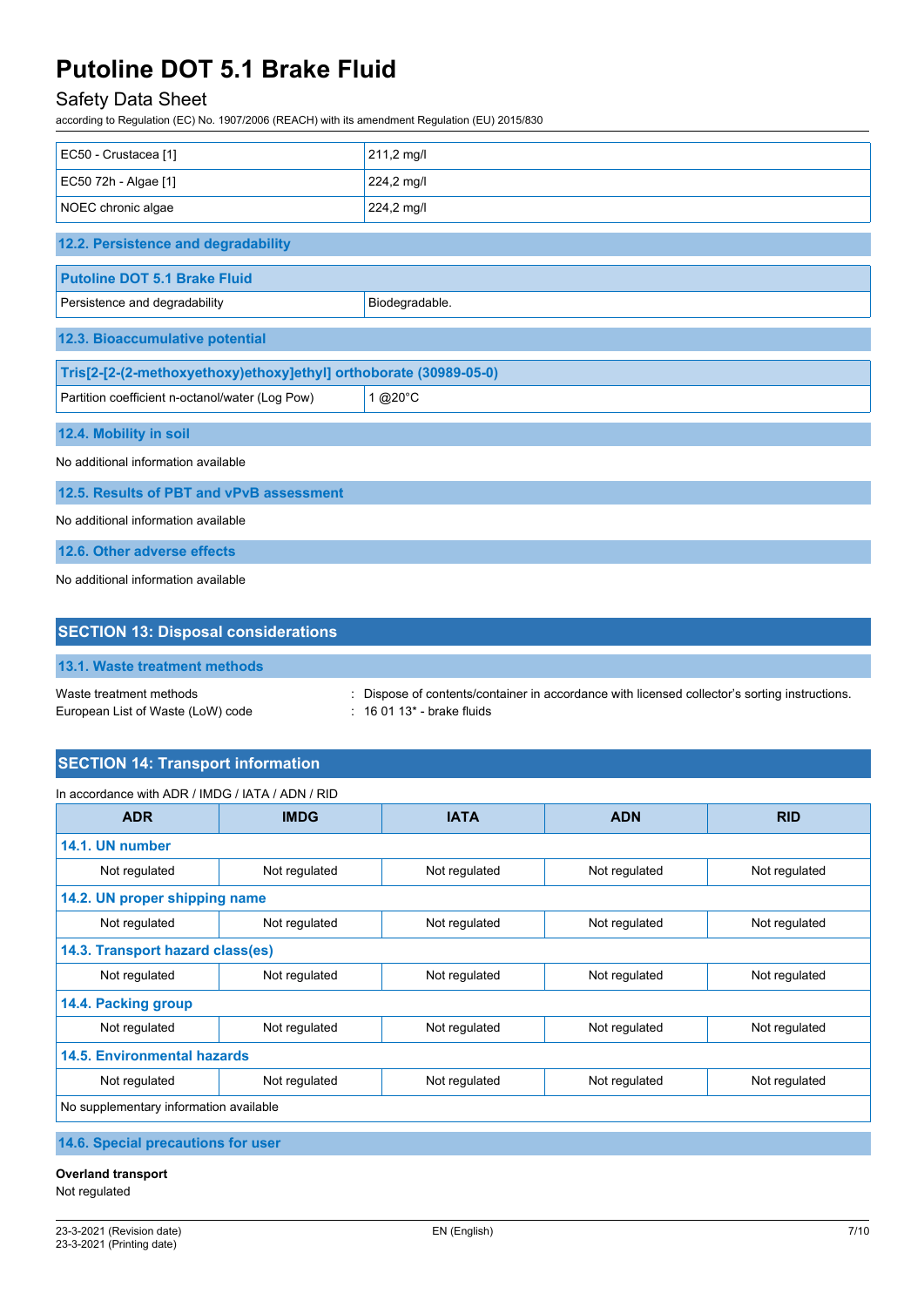# Safety Data Sheet

according to Regulation (EC) No. 1907/2006 (REACH) with its amendment Regulation (EU) 2015/830

**Transport by sea** Not regulated **Air transport** Not regulated **Inland waterway transport** Not regulated **Rail transport** Not regulated

### **14.7. Transport in bulk according to Annex II of Marpol and the IBC Code**

#### Not applicable

## **SECTION 15: Regulatory information**

**15.1. Safety, health and environmental regulations/legislation specific for the substance or mixture**

#### **15.1.1. EU-Regulations**

The following restrictions are applicable according to Annex XVII of the REACH Regulation (EC) No 1907/2006:

|                                                   | Reference code   Applicable on |                              |
|---------------------------------------------------|--------------------------------|------------------------------|
|                                                   | $\vert 3(b)$                   | Putoline DOT 5.1 Brake Fluid |
| Contains no substance on the REACH candidate list |                                |                              |

Contains no REACH Annex XIV substances

Contains no substance subject to Regulation (EU) No 649/2012 of the European Parliament and of the Council of 4 July 2012 concerning the export and import of hazardous chemicals.

Contains no substance subject to Regulation (EU) No 2019/1021 of the European Parliament and of the Council of 20 June 2019 on persistent organic pollutants

#### Child-resistant fastening : Not applicable

Tactile warning **in the case of the California** Contraction of the Applicable

**15.1.2. National regulations**

No additional information available

**15.2. Chemical safety assessment**

No chemical safety assessment has been carried out

# **SECTION 16: Other information**

| Indication of changes: |                                                                    |               |                 |  |
|------------------------|--------------------------------------------------------------------|---------------|-----------------|--|
| <b>Section</b>         | <b>Changed item</b>                                                | <b>Change</b> | <b>Comments</b> |  |
| 2.1                    | Adverse physicochemical, human<br>health and environmental effects | Added         |                 |  |
| 4.1                    | First-aid measures after eye<br>contact                            | Modified      |                 |  |
| 4.1                    | First-aid measures after ingestion                                 | Modified      |                 |  |
| 4.1                    | First-aid measures after skin<br>contact                           | Modified      |                 |  |
| 4.1                    | First-aid measures general                                         | Added         |                 |  |
| 4.2                    | Symptoms/effects after eye<br>contact                              | Added         |                 |  |
| 4.2                    | Symptoms/effects after ingestion                                   | Added         |                 |  |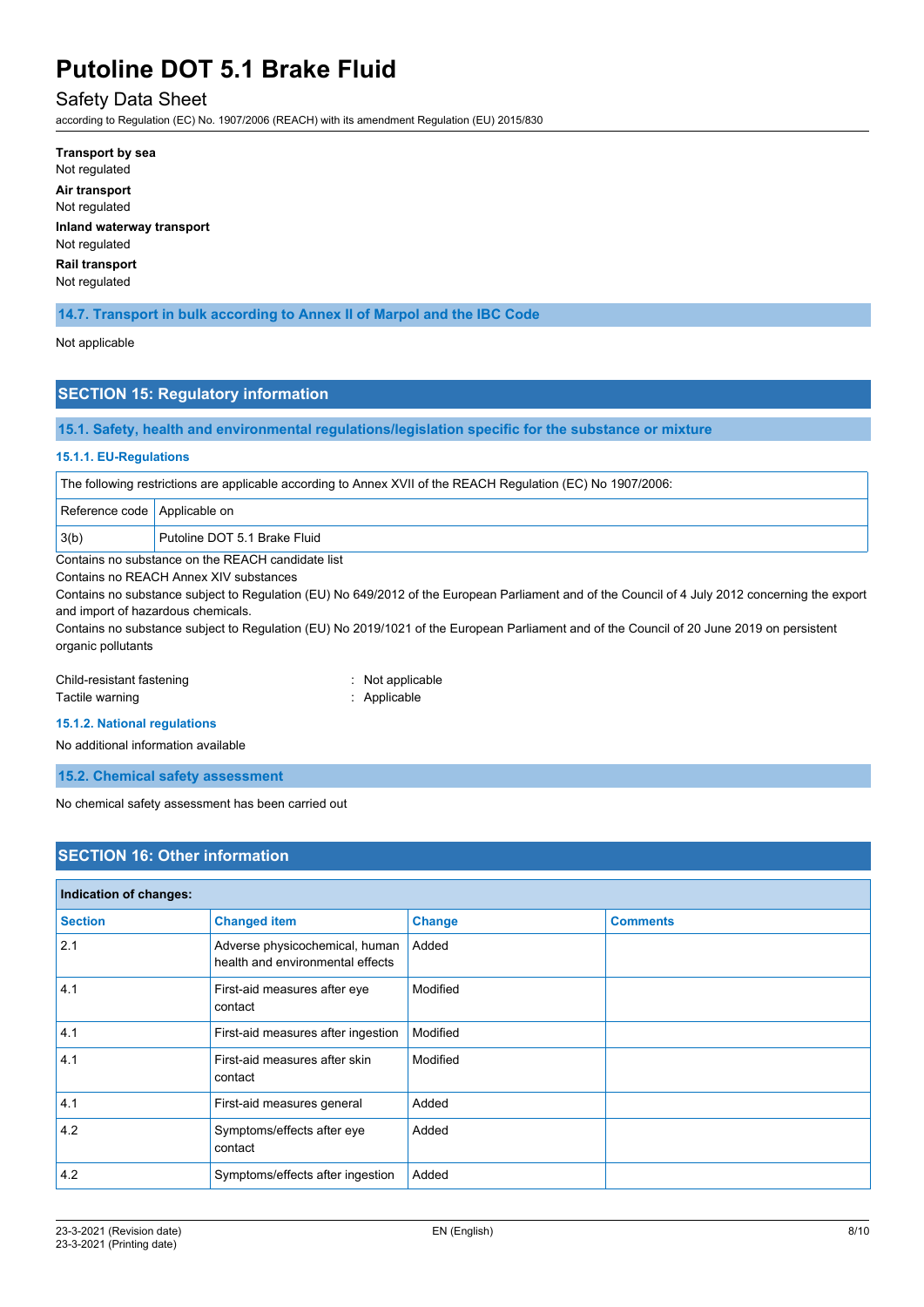# Safety Data Sheet

according to Regulation (EC) No. 1907/2006 (REACH) with its amendment Regulation (EU) 2015/830

| 4.2 | Symptoms/effects after skin<br>contact | Added    |  |
|-----|----------------------------------------|----------|--|
| 7.1 | Precautions for safe handling          | Modified |  |
| 7.2 | Storage conditions                     | Modified |  |
| 9.1 | <b>Boiling point</b>                   | Modified |  |
| 9.1 | Colour                                 | Added    |  |
| 16  | Abbreviations and acronyms             | Modified |  |

| <b>Abbreviations and acronyms:</b> |                                                                                                 |
|------------------------------------|-------------------------------------------------------------------------------------------------|
| <b>BCF</b>                         | <b>Bioconcentration factor</b>                                                                  |
| <b>IARC</b>                        | International Agency for Research on Cancer                                                     |
| OECD                               | Organisation for Economic Co-operation and Development                                          |
| <b>STP</b>                         | Sewage treatment plant                                                                          |
| <b>TLM</b>                         | Median Tolerance Limit                                                                          |
| <b>ADN</b>                         | European Agreement concerning the International Carriage of Dangerous Goods by Inland Waterways |
| ADR                                | European Agreement concerning the International Carriage of Dangerous Goods by Road             |
| ATE                                | <b>Acute Toxicity Estimate</b>                                                                  |
| <b>BLV</b>                         | <b>Biological limit value</b>                                                                   |
| <b>BOD</b>                         | Biochemical oxygen demand (BOD)                                                                 |
| COD                                | Chemical oxygen demand (COD)                                                                    |
| <b>DMEL</b>                        | Derived Minimal Effect level                                                                    |
| <b>DNEL</b>                        | Derived-No Effect Level                                                                         |
| EC-No.                             | European Community number                                                                       |
| <b>EC50</b>                        | Median effective concentration                                                                  |
| EN                                 | European Standard                                                                               |
| <b>IATA</b>                        | International Air Transport Association                                                         |
| <b>IMDG</b>                        | International Maritime Dangerous Goods                                                          |
| <b>LC50</b>                        | Median lethal concentration                                                                     |
| LD50                               | Median lethal dose                                                                              |
| LOAEL                              | Lowest Observed Adverse Effect Level                                                            |
| <b>NOAEC</b>                       | No-Observed Adverse Effect Concentration                                                        |
| <b>NOAEL</b>                       | No-Observed Adverse Effect Level                                                                |
| <b>NOEC</b>                        | No-Observed Effect Concentration                                                                |
| <b>OEL</b>                         | Occupational Exposure Limit                                                                     |
| PBT                                | Persistent Bioaccumulative Toxic                                                                |
| PNEC                               | <b>Predicted No-Effect Concentration</b>                                                        |
| <b>RID</b>                         | Regulations concerning the International Carriage of Dangerous Goods by Rail                    |
| SDS                                | Safety Data Sheet                                                                               |
| ThOD                               | Theoretical oxygen demand (ThOD)                                                                |
| VOC                                | Volatile Organic Compounds                                                                      |